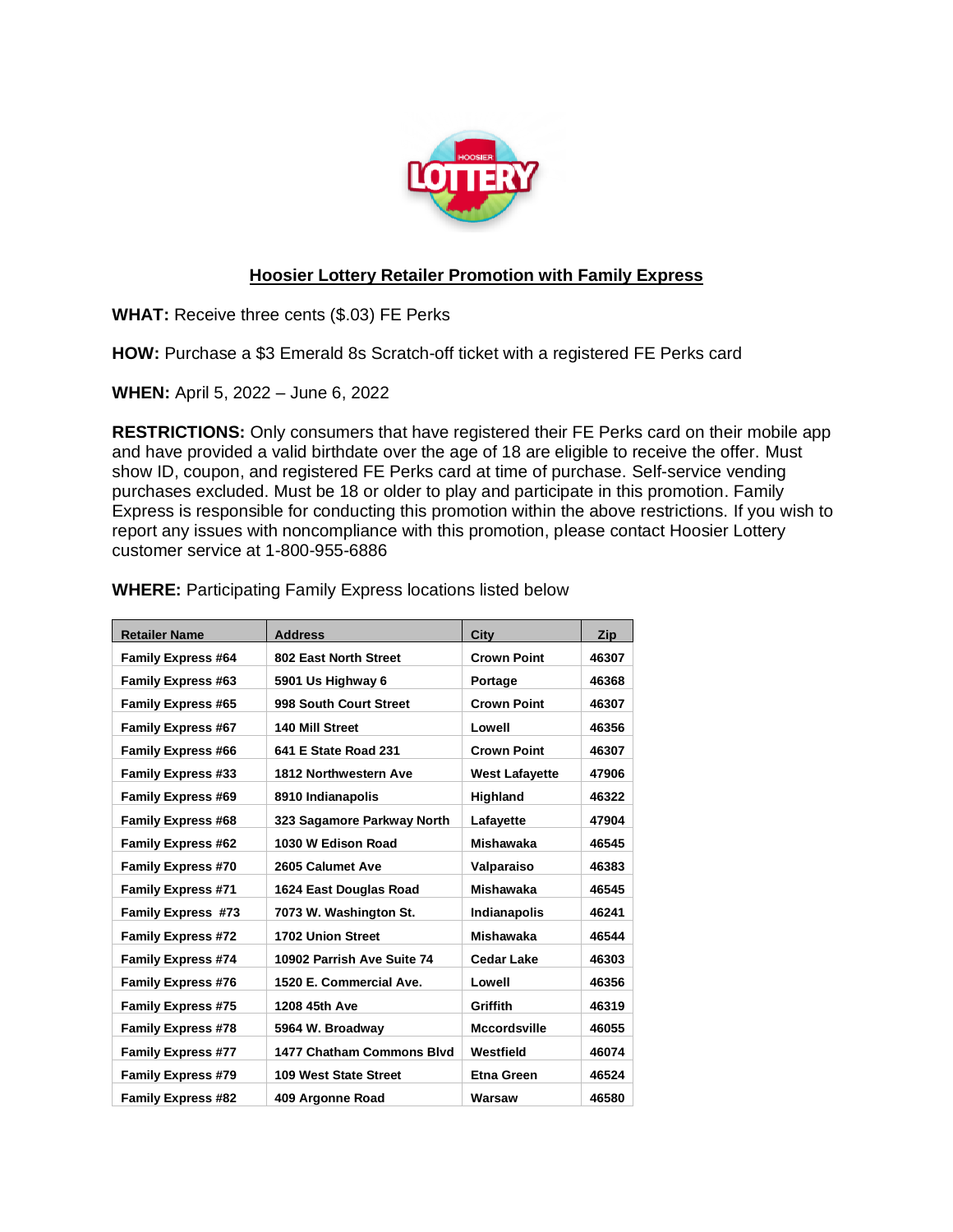| <b>Family Express #83</b> | 201 S Main Street          | Leesburg               | 46538 |
|---------------------------|----------------------------|------------------------|-------|
| <b>Family Express #84</b> | 1160 Executive Dr          | Warsaw                 | 46580 |
| <b>Family Express #81</b> | 750 S Main Street          | <b>North Webster</b>   | 46555 |
| <b>Family Express #80</b> | 211 West Center Street     | <b>Bourbon</b>         | 46504 |
| <b>Family Express #9</b>  | 2 East Old Ridge Road      | Hobart                 | 46342 |
| <b>Family Express #11</b> | 3201 S Franklin St         | <b>Michigan City</b>   | 46360 |
| <b>Family Express #12</b> | 5822 S Franklin St         | Michigan City          | 46360 |
| <b>Family Express #13</b> | 7687 E Us Hwy 20           | <b>Michigan City</b>   | 46360 |
| <b>Family Express #1</b>  | 752 W Lincolnway           | Valparaiso             | 46385 |
| <b>Family Express #2</b>  | 2306 N Calumet Ave         | Valparaiso             | 46383 |
| <b>Family Express #3</b>  | 1612 E Lincolnway          | Valparaiso             | 46383 |
| <b>Family Express #4</b>  | 363 W Us Hwy 6             | Valparaiso             | 46385 |
| <b>Family Express #16</b> | 11011 Us Hwy 6             | Westville              | 46391 |
| <b>Family Express #17</b> | 1038 Indiana Ave           | La Porte               | 46350 |
| <b>Family Express #18</b> | 515 J Street               | La Porte               | 46350 |
| <b>Family Express #5</b>  | 1251 Morthland Dr          | Valparaiso             | 46385 |
| <b>Family Express #59</b> | 999 South 500 West         | Laporte                | 46350 |
| <b>Family Express #20</b> | 4093 East Us Hwy 20        | <b>Rolling Prairie</b> | 46371 |
| <b>Family Express #7</b>  | 1901 Burlington Beach Road | Valparaiso             | 46383 |
| <b>Family Express #15</b> | 104 S. Main Street         | Kouts                  | 46347 |
| <b>Family Express #6</b>  | 51 E. State Road 10        | Wheatfield             | 46392 |
| <b>Family Express #8</b>  | 9521 E. Ridge Road         | <b>Hobart</b>          | 46342 |
| <b>Family Express #14</b> | 8010 East 109th Ave        | <b>Crown Point</b>     | 46307 |
| <b>Family Express #19</b> | 1874 W Us Highway 20       | La Porte               | 46350 |
| <b>Family Express #24</b> | 1209 Pine Lake             | La Porte               | 46350 |
| <b>Family Express #21</b> | 204 Silhavy Road           | Valparaiso             | 46383 |
| <b>Family Express #22</b> | 109 15th Street Se         | <b>Demotte</b>         | 46310 |
| <b>Family Express #23</b> | 3550 S State Rd 2          | Valparaiso             | 46385 |
| <b>Family Express #26</b> | 627 North Main Street      | <b>Hebron</b>          | 46341 |
| <b>Family Express #29</b> | 211 S Prairie St           | <b>Brookston</b>       | 47923 |
| <b>Family Express #28</b> | 112 North 6th Street       | <b>Monticello</b>      | 47960 |
| <b>Family Express #27</b> | 108 East Maple             | Medaryville            | 47957 |
| <b>Family Express #30</b> | 102 North Us Hwy 421       | <b>Francesville</b>    | 47946 |
| <b>Family Express #31</b> | 1681 Pioneer Trail         | Chesterton             | 46304 |
| <b>Family Express #34</b> | 11880 State Road 10        | Demotte                | 46310 |
| <b>Family Express #35</b> | 8805 W Sr 114              | Rensselaer             | 47978 |
| <b>Family Express #38</b> | 2610 N, 9th St. Road       | Lafayette              | 47904 |
| <b>Family Express #48</b> | 3898 State Rd. 38 E.       | Lafayette              | 47905 |
| <b>Family Express #36</b> | 754 S. College Avenue      | Rensselaer             | 47978 |
| <b>Family Express #37</b> | 505 N. Main Street         | Remington              | 47977 |
| <b>Family Express #51</b> | 22 East 400 South          | La Porte               | 46350 |
| <b>Family Express #40</b> | 5449 West State Road 10    | Wheatfield             | 46392 |
| <b>Family Express #43</b> | 3015 Old State Road 25 N   | Lafayette              | 47905 |